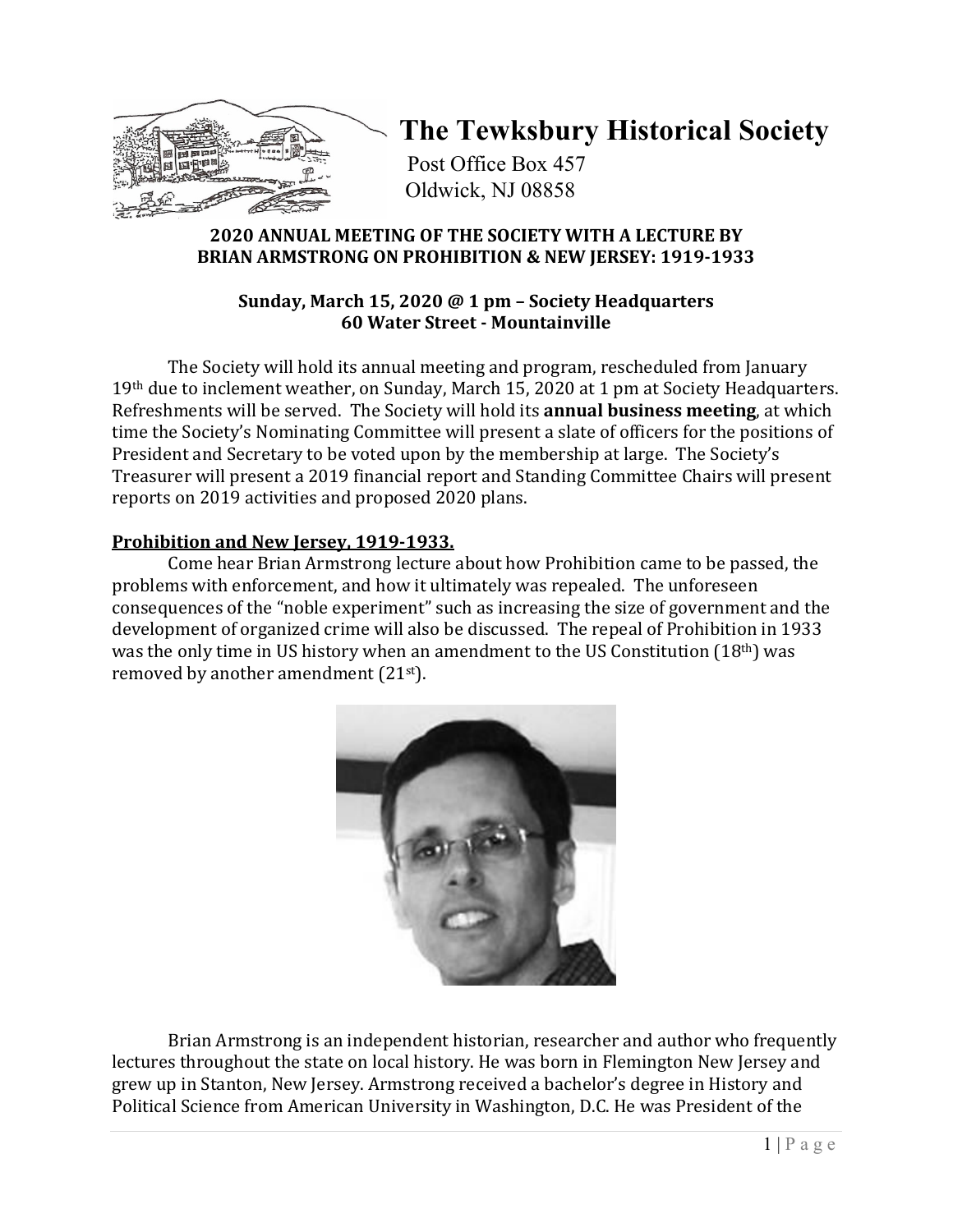South River Historical & Preservation Society for ten years and is now the Vice-President, Central Region, for the League of Historical Societies of New Jersey.

In 2015, Armstrong co-wrote the Arcadia Book, South River, with Stephanie Bartz and Nan Whitehead. On August 19, 2019, his book, The Franklin Park Tragedy. A Forgotten Story of Racial Injustice in New Jersey," was published by The History Press. Armstrong frequently writes articles for the Bar Harbor Historical Society in Bar Harbor, Maine where his mother's family lived for several hundred years. He is currently working on a book about the resort town for release in 2021.

Mr. Armstrong lectures throughout the state on historical topics such as Women's Suffrage and the 19th Amendment, Prohibition, World War I, the Spanish Influenza, and political history. He is a collector of US Presidential election memorabilia and is a member of American Political Items Collectors (APIC).

In the event of inclement weather (snow or ice) the meeting will be cancelled. Check the Society's website at [www.tewksburyhistory.net](http://www.tewksburyhistory.net/) or call 908-832-6734 for more information or to check for any cancellation.

### **MEMBERSHIP DUES**

We're delayed in sending dues notices for 2020 as we're revamping our process. You will be receiving a membership card shortly in the mail to renew your membership. Last year the Board voted to increase membership dues and add new categories; dues had NEVER increased from 1989. An individual membership is now \$ 25, and a family membership is \$ 40. We've added a PayPal button on our website at <http://www.tewksburyhistory.net/> for those who would like to pay on-line via a credit card. Note: You do NOT need a PayPal account to pay.

## **SEARCHING THE SEARCH ROOM – COUNTY HALL OF RECORDS – MARCH 21st**

The Hunterdon County Clerk is hosting her popular ["Searching the Search Room"](http://www.co.hunterdon.nj.us/countyclerk/PDF/2020/SearchingtheSearchRoom.pdf) workshop on Saturday, March 21st from 9 am to 1 pm. This Saturday workshop will satisfy the curiosity of any individual who has an interest in tracing their property ownership or has an interest in Common Pleas and old marriage records to help with their genealogy. Under the direction of County Clerk Mary H. Melfi, her talented and knowledgeable staff will offer an in-depth tour of the Search Room and personalized instruction and guidance on what resources are available and how YOU can find them. The course will take place onsite in the Hall of Records located at 71 Main Street in historic Flemington. **There is no fee, but registration is required.** Email her direct a[t countyclerk@co.hunterdon.nj.us](mailto:countyclerk@co.hunterdon.nj.us) or call 908-788-1214. Registration is limited to first 30 registrants.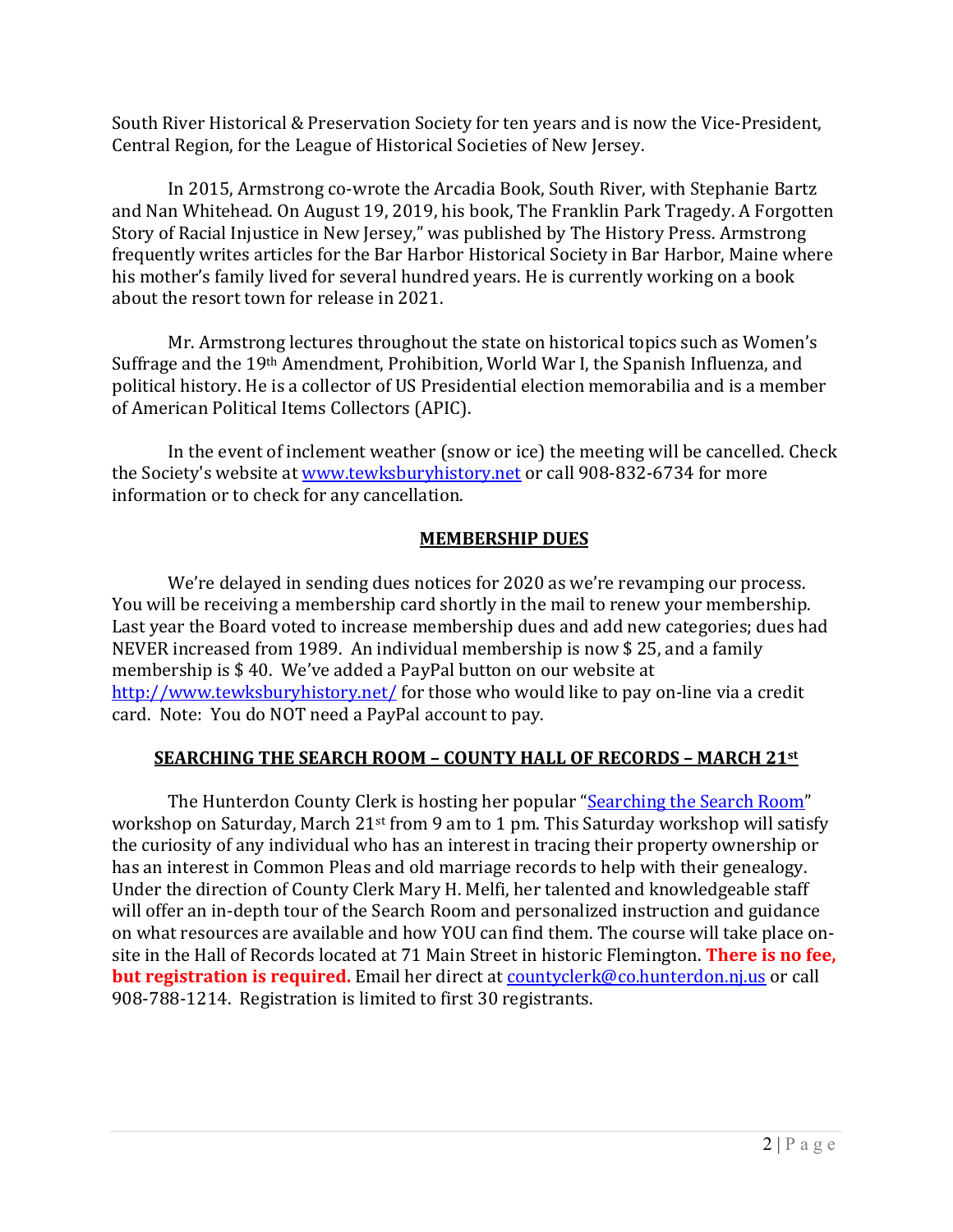#### **SPRING TAG SALES – APRIL 25th & MAY 2nd**

We're having two Tag Sales this Spring – the first is on **Saturday, April 25th**. This Tag Sale, sponsored by the Zion Lutheran Church, will be at our Oldwick Carriage House at 5 James Street from 8 am to 4 pm. The second Tag Sale will be on **Saturday, May 2nd.** Both will be held rain or shine.

We're looking for clean, quality HH items including dishes, china, glasses, as well as lights/lamps, furniture, and antiques. We'll be collecting items on the following dates and times at the Oldwick Carriage House, rain or shine:

Saturday, March 28 9 am to 1 pm Saturday, April 4 9 am to 1 pm

#### **DATE, TIME & VENUE CHANGES FOR MAY MEETING**

Our May program will be held on **SUNDAY, MAY 3rd** beginning at 1:30 pm at the Zion Lutheran Christian Education Building at 18 Miller Avenue in Oldwick. Our special guest speaker will be renown historian W. Barry Thomson who will present the Mansion in May lecture on this year's Mansion – Tyvan Hill. The event is free and seating is first come, first serve and is open to the general public. Refreshments will be served.

#### **HISTORIC HOMES WANTED FOR FILM SHOOTS**

The Hunterdon County Office of Economic Development launched the Hunterdon County Film Commission last year to incentivize movie and television shoots in the County. These allow the ability to promote our beautiful area, as well as support local businesses when the film crews are filming here. The Office is asking to see if people who own historic properties would be interested in adding their homes to the County's list to be used for film shoots. If you are interested please contact Ross Traphagen in the Hunterdon County Economic Development Office at (908) 782-7115 x 232 or [rtraphagen@co.hunterdon.nj.us.](mailto:rtraphagen@co.hunterdon.nj.us)